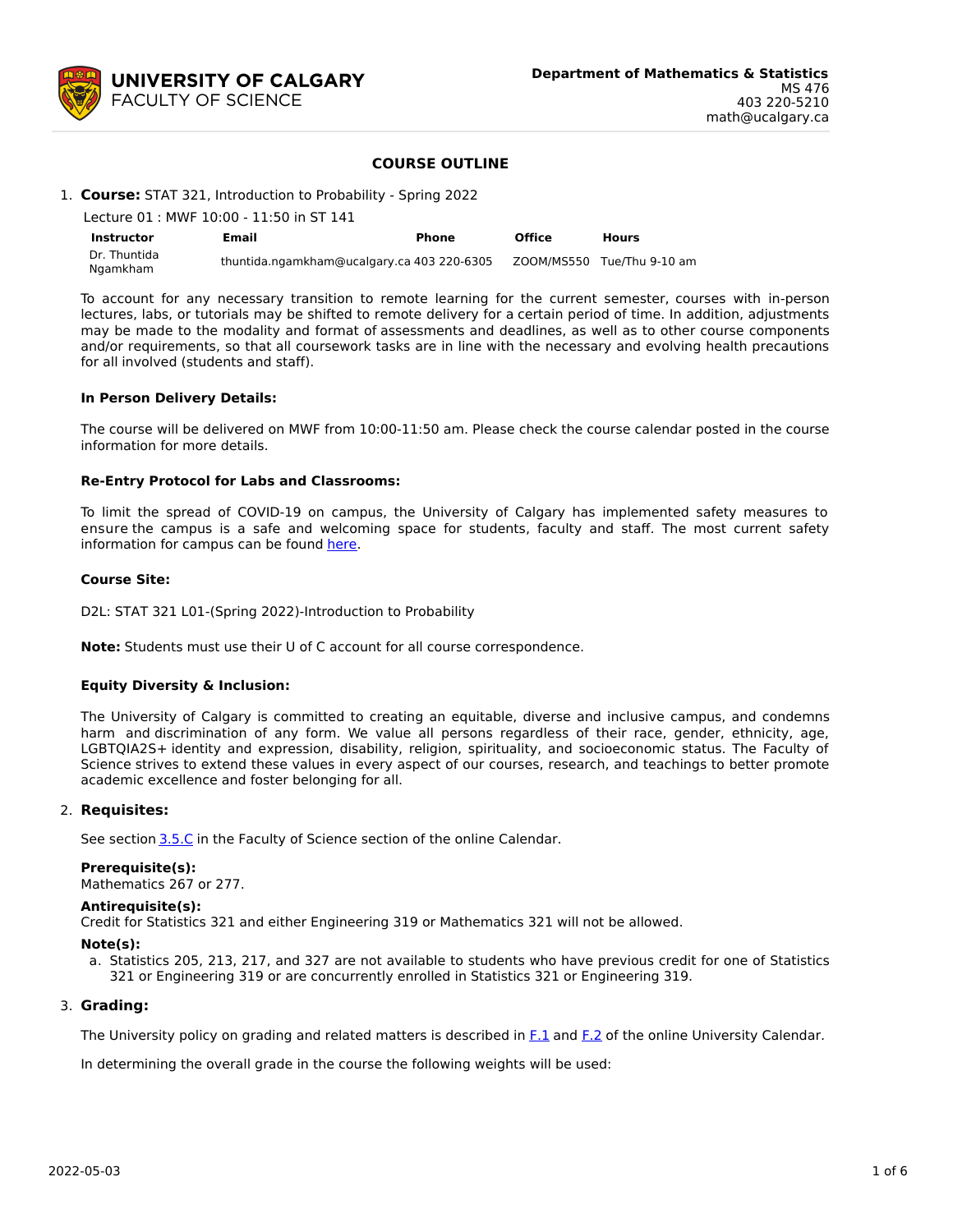| <b>Course Component</b>   |     | Weight Due Date (duration for exams) | <b>Modality for exams</b> | Location for exams |  |  |
|---------------------------|-----|--------------------------------------|---------------------------|--------------------|--|--|
| Assignments $(4)^{\perp}$ | 30% | Ongoing                              |                           |                    |  |  |
| Quizzes $(4)^2$           | 70% | Ongoing                              |                           |                    |  |  |

<sup>1</sup> Assignment 1:May 13 at 11:59 pm Assignment 2:May 20 at 11:59 pm Assignment 3:May 27 at 11:59 pm Assignment 4:June 13 at 11:59 pm (all dates tentative)

<sup>2</sup> Ouiz 1: May 18 Quiz 2: May 25 Quiz 3: June 1 Quiz 4: June 15 (All dates tentative)

Each piece of work (reports, assignments, quizzes, midterm exam(s) or final examination) submitted by the student will be assigned a grade. The student's grade for each component listed above will be combined with the indicated weights to produce an overall percentage for the course, which will be used to determine the course letter grade.

The conversion between a percentage grade and letter grade is as follows.

|                           | <b>. .</b> |     | . .  | п.  |     | в.   |      |     |     | -    |      |
|---------------------------|------------|-----|------|-----|-----|------|------|-----|-----|------|------|
| <b>Minimum % Required</b> | 95 %       | 90% | 85 % | 80% | 75% | 70 % | 65 % | 60% | 55% | 50 % | 45 % |

## **For assignments:**

Assignment questions will be posted to D2L at least a week before they are due. Assignments can either be typed or neatly handwritten for submission. To submit handwritten assignments to the Gradescope, students can do one of the following:

- Scan the pages containing their written work and upload the scans as one document/image or upload each page as its own document/image
- Take pictures of the pages containing their written work and upload the pictures as one set of images or upload each picture as its own image

### **For quizzes:**

The relevant quiz document will be uploaded to Gradescope. Students will then have 24 hours to complete and submit the completed quiz questions to Gradescope.

For example, the Quiz 1 questions will be released in Gradescope at midnight (12:00 AM or 0:00) on May 18. Students will then have until 11:59 PM (or 23:59) that day to upload the completed quiz to Gradescope.

The quiz document will have space for students to fill in their answers. If a student wishes to do so, they can fill out the quiz on the quiz paper or complete the quiz questions on blank pieces of paper, provided that the questions and question parts are clearly labeled on the pieces of paper.

Quizzes can either be typed up (or filled in using something like OneNote) or handwritten for submission. **The same guidelines stated above for handwritten assignment submissions apply for handwritten quiz submissions.**

If you cannot write a quiz during the schedule provided above for reasons of illness, medical emergency, and others, you may request to arrange an alternative time to write the quiz. Please contact thuntida.ngamkham@ucalgary within 24 hours after the quiz is over. Failing to do so, a score of zero will be recorded.

## A passing mark (at least 50%) on at least three of the four quizzes is required to earn a minimum **grade of C- in the course.**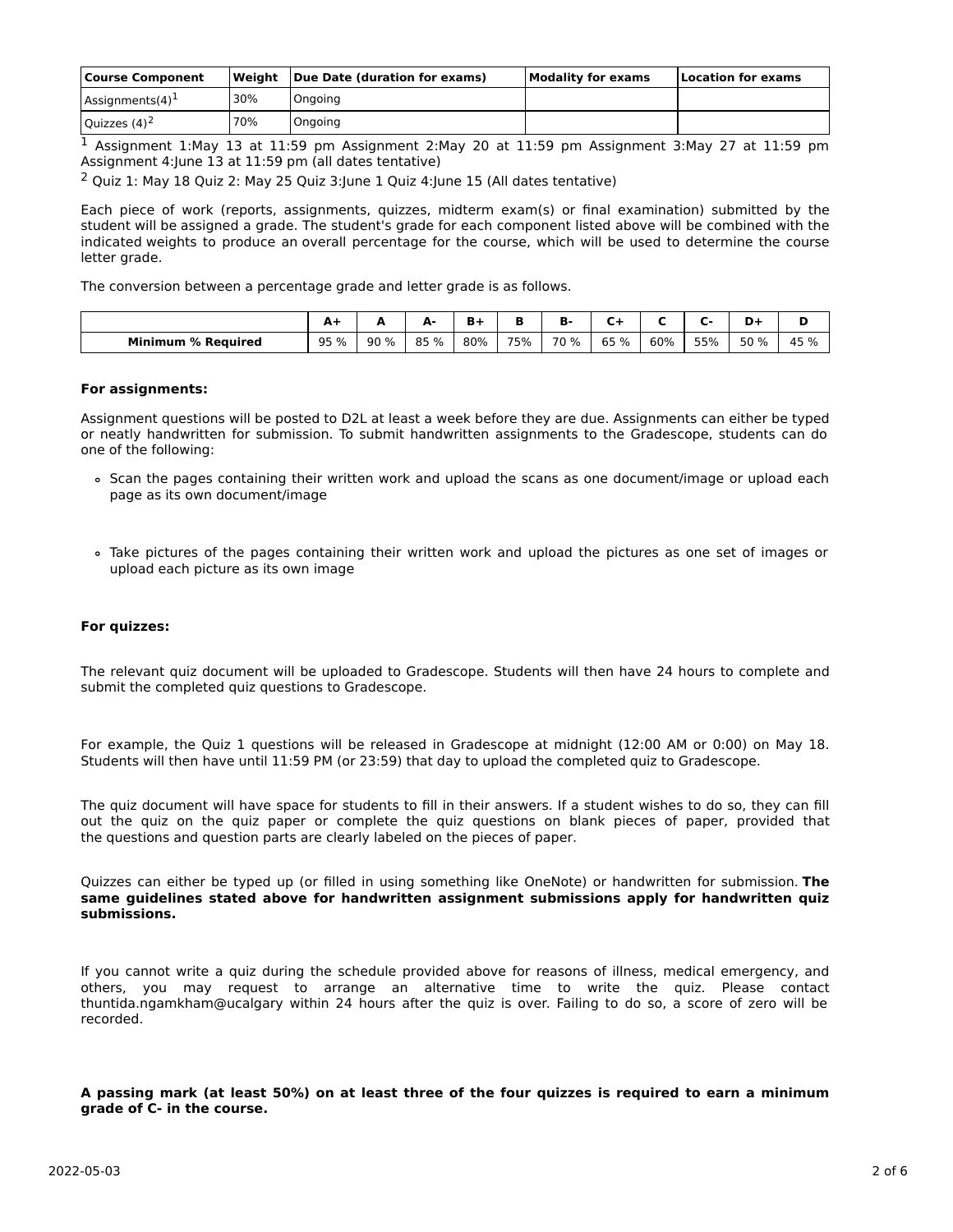Requests for grade rounding or alterations to grade component weighting will not be considered. Also, note that all letter grade cutoffs are fixed and will not be adjusted on an individual basis (e.g., 90.0% is a cutoff for an A, not 89.9% or 89.8%!).

The University of Calgary offers a [flexible](https://www.ucalgary.ca/pubs/calendar/current/f-1-3.html) grade option, Credit Granted (CG) to support student's breadth of learning and student wellness. Faculty units may have additional requirements or restrictions for the use of the CG grade at the faculty, degree or program level. To see the full list of Faculty of Science courses where CG is not eligible, please visit the following website: [https://science.ucalgary.ca/current-students/undergraduate/program](https://science.ucalgary.ca/current-students/undergraduate/program-advising/flexible-grading-option-cg-grade)advising/flexible-grading-option-cg-grade

## 4. **Missed Components Of Term Work:**

The university has suspended the requirement for students to provide evidence for absences. Please do not attend medical clinics for medical notes or Commissioners for Oaths for statutory declarations.

In the event that a student legitimately fails to submit any online assessment on time (e.g. due to illness etc...), please contact the course coordinator, or the course instructor if this course does not have a coordinator to arrange for a re-adjustment of a submission date. Absences not reported within 48 hours will not be accommodated. If an excused absence is approved, one possible arrangement is that the percentage weight of the legitimately missed assignment could also be pro-rated among the components of the course. This option is at the discretion of the coordinator and may not be a viable option based on the design of this course.

## 5. **Scheduled Out-of-Class Activities:**

There are no scheduled out of class activities for this course.

# 6. **Course Materials:**

Required Textbook(s):

Dennis Wackerly; William Mendenhall; Richard L. Scheaffer, Mathematical Statistics with Applications (7th edition): Cengage Learning.

In order to successfully engage in their learning experiences at the University of Calgary, students taking online, remote and blended courses are required to have reliable access to the following technology:

- A computer with a supported operating system, as well as the latest security, and malware updates;
- A current and updated web browser;
- Webcam/Camera (built-in or external);
- o Microphone and speaker (built-in or external), or headset with microphone;
- Current antivirus and/or firewall software enabled;
- Stable internet connection.

For more information please refer to the UofC **[ELearning](https://elearn.ucalgary.ca/technology-requirements-for-students)** online website.

# 7. **Examination Policy:**

No aids are allowed on tests or examinations.

Students should also read the Calendar, [Section](http://www.ucalgary.ca/pubs/calendar/current/g.html) G, on Examinations.

# 8. **Approved Mandatory And Optional Course Supplemental Fees:**

There are no mandatory or optional course supplemental fees for this course.

### 9. **Writing Across The Curriculum Statement:**

For all components of the course, in any written work, the quality of the student's writing (language, spelling, grammar, presentation etc.) can be a factor in the evaluation of the work. See also Section [E.2](http://www.ucalgary.ca/pubs/calendar/current/e-2.html) of the University Calendar.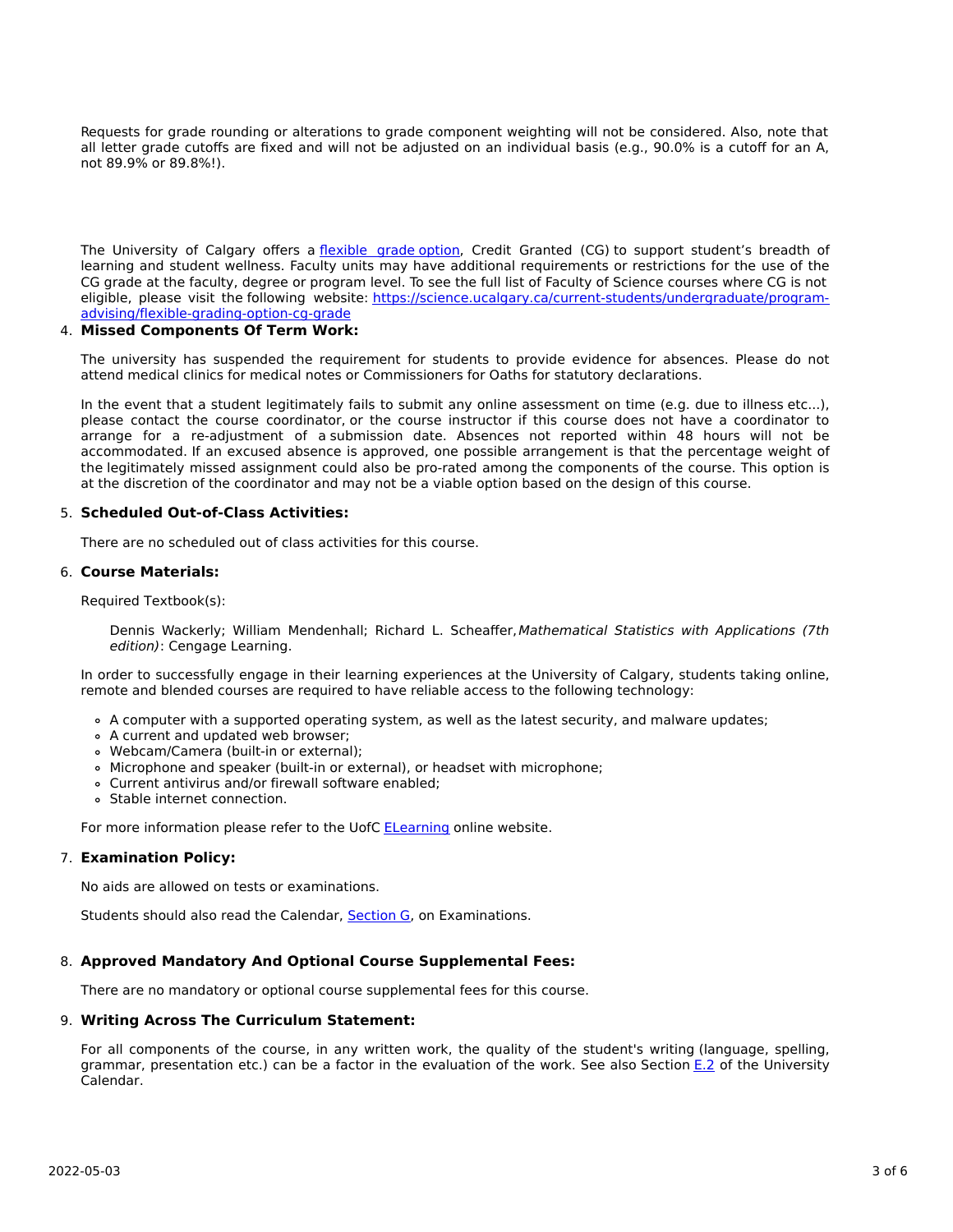# 10. **Human Studies Statement:**

Students will not participate as subjects or researchers in human studies.

See also [Section](http://www.ucalgary.ca/pubs/calendar/current/e-5.html) E.5 of the University Calendar.

# 11. **Reappraisal Of Grades:**

A student wishing a reappraisal, should first attempt to review the graded work with the Course coordinator/instructor or department offering the course. Students with sufficient academic grounds may request a reappraisal. Non-academic grounds are not relevant for grade reappraisals. Students should be aware that the grade being reappraised may be raised, lowered or remain the same. See [Section](http://www.ucalgary.ca/pubs/calendar/current/i-3.html) I.3 of the University Calendar.

- a. **Term Work:** The student should present their rationale as effectively and as fully as possible to the Course coordinator/instructor within **ten business days** of either being notified about the mark, or of the item's return to the class. If the student is not satisfied with the outcome, the student shall submit the Reappraisal of Graded Term work [form](https://science.ucalgary.ca/sites/default/files/teams/1/Reappraisal_Termwork_2021.pdf) to the department in which the course is offered within 2 business days of receiving the decision from the instructor. The Department will arrange for a reappraisal of the work within the next ten business days. The reappraisal will only be considered if the student provides a detailed rationale that outlines where and for what reason an error is suspected. See sections  $1.1$  and  $1.2$  of the University Calendar
- b. **Final Exam:**The student shall submit the request to Enrolment Services. See [Section](http://www.ucalgary.ca/pubs/calendar/current/i-3.html) I.3 of the University Calendar.

# 12. **Other Important Information For Students:**

- a. **Mental Health** The University of Calgary recognizes the pivotal role that student mental health plays in physical health, social connectedness and academic success, and aspires to create a caring and supportive campus community where individuals can freely talk about mental health and receive supports when needed. We encourage you to explore the mental health resources available throughout the university community, such as counselling, self-help resources, peer support or skills-building available through the SU Wellness Centre (Room 370, MacEwan Student Centre, Mental Health [Services](https://www.ucalgary.ca/wellnesscentre/services/mental-health-services) Website) and the Campus Mental Health Strategy website [\(Mental](http://www.ucalgary.ca/mentalhealth) Health).
- b. **SU Wellness Services:** For more information, see their [website](http://www.ucalgary.ca/wellnesscentre) or call [403-210-9355](tel:4032109355).
- c. **Sexual Violence:** The Sexual Violence Support Advocate, Carla Bertsch, can provide confidential support and information regarding sexual violence to all members of the university community. Carla can be reached by email [\(svsa@ucalgary.ca](mailto:svsa@ucalgary.ca)) or phone at [403-220-2208](tel:4032202208). The complete University of Calgary policy on sexual violence can be viewed [here.](https://www.ucalgary.ca/legal-services/sites/default/files/teams/1/Policies-Sexual-and-Gender-Based-Violence-Policy.pdf)
- d. **Misconduct:** Academic integrity is the foundation of the development and acquisition of knowledge and is based on values of honesty, trust, responsibility, and respect. We expect members of our community to act with integrity. Research integrity, ethics, and principles of conduct are key to academic integrity. Members of our campus community are required to abide by our institutional Code of [Conduct](https://www.ucalgary.ca/legal-services/sites/default/files/teams/1/Policies-Code-of-Conduct.pdf) and promote academic integrity in upholding the University of Calgary's reputation of excellence. Some examples of academic misconduct include but are not limited to: posting course material to online platforms or file sharing without the course instructor's consent; submitting or presenting work as if it were the student's own work; submitting or presenting work in one course which has also been submitted in another course without the instructor's permission; borrowing experimental values from others without the instructor's approval; falsification/fabrication of experimental values in a report. Please read the following to inform yourself more on academic integrity:

Student [Handbook](https://www.ucalgary.ca/live-uc-ucalgary-site/sites/default/files/teams/9/AI-Student-handbook-1.pdf) on Academic Integrity Student Academic Misconduct [Policy](https://www.ucalgary.ca/legal-services/sites/default/files/teams/1/Policies-Student-Academic-Misconduct-Policy.pdf) and [Procedure](https://www.ucalgary.ca/legal-services/sites/default/files/teams/1/Policies-Student-Academic-Misconduct-Procedure.pdf) Faculty of Science Academic [Misconduct](https://science.ucalgary.ca/current-students/undergraduate/program-advising) Process [Research](https://www.ucalgary.ca/legal-services/sites/default/files/teams/1/Policies-Research-Integrity-Policy.pdf) Integrity Policy

Additional information is available on the Student Success Centre [Academic](https://ucalgary.ca/student-services/student-success/learning/academic-integrity) Integrity page

# e. **Academic Accommodation Policy:**

It is the student's responsibility to request academic accommodations according to the University policies and procedures listed below. The student accommodation policy can be found at: <https://www.ucalgary.ca/legal-services/sites/default/files/teams/1/Policies-Student-Accommodation-Policy.pdf>

Students needing an accommodation because of a disability or medical condition should communicate this need to Student Accessibility Services in accordance with the Procedure for Accommodations for Students with Disabilities: [https://www.ucalgary.ca/legal-services/sites/default/files/teams/1/Policies-Accommodation-](https://www.ucalgary.ca/legal-services/sites/default/files/teams/1/Policies-Accommodation-for-Students-with-Disabilities-Procedure.pdf)